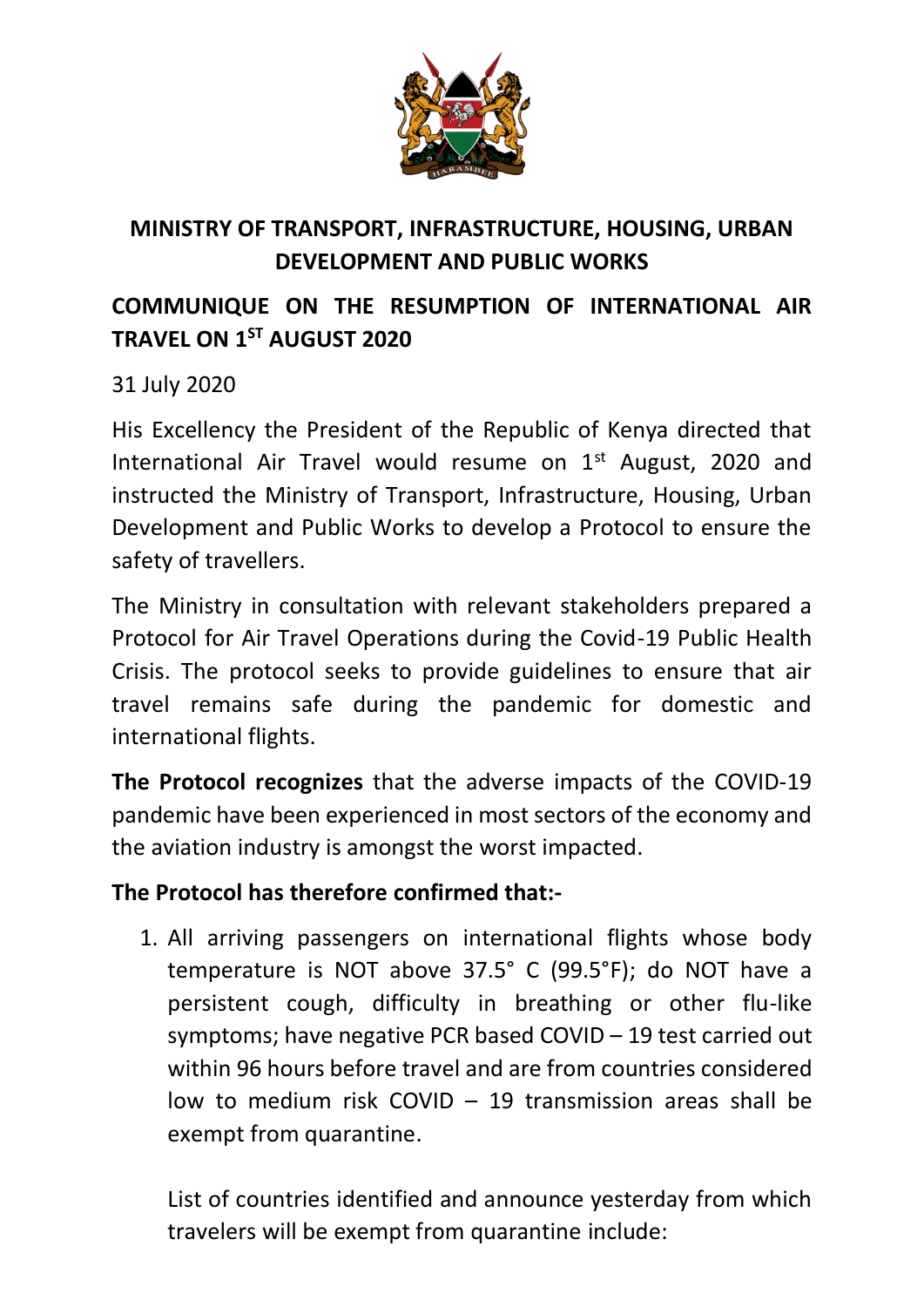- Canada
- South Korea
- Namibia
- Uganda
- China
- Rwanda
- Morocco
- Japan
- Zimbabwe
- Ethiopia
- Switzerland

Additional countries identified today following further review and Consultation between the Cabinet Secretaries responsible for Transport, Health and Tourism:

- The United States of America (except for California, Florida and Texas;
- United Kingdom
- France
- Germany
- Netherlands
- Qatar
- United Arab Emirates
- Italy

Review of countries from which travelers will not be required to be quarantined upon arrival will be undertaken by Ministry of Health on day to day basis. The Ministry will then advise the Ministry of Transport, Infrastructure, Urban Development and Housing for further action.

The risk profile of any country could change and therefore the status with regard to these clarifications and directives could also change.